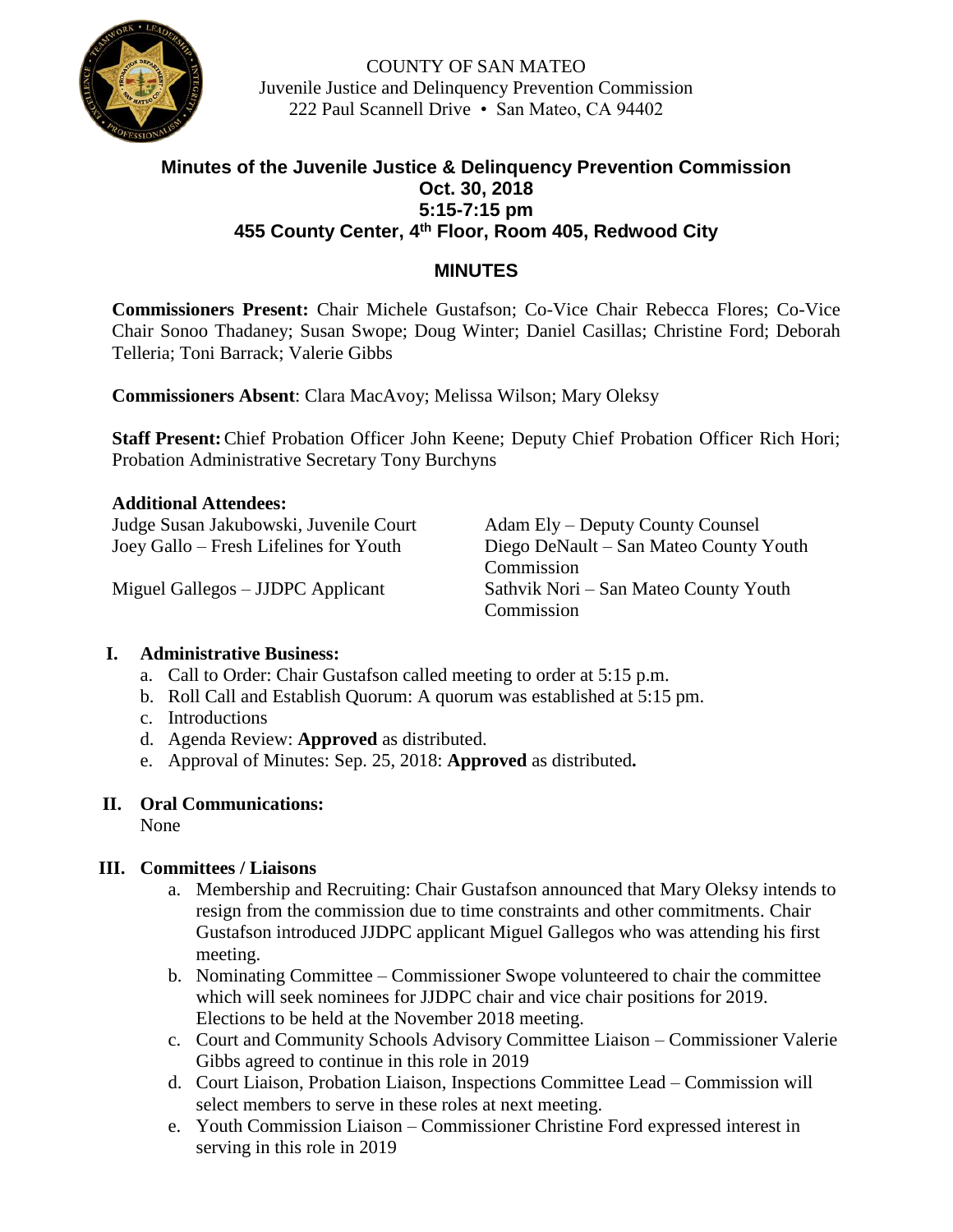#### **IV. Discussion Regarding Camp Glenwood**

Chief Probation Officer John Keene addressed the Commission about the likely relocation of the Camp Glenwood program from its low-security site in the hills near La Honda to the Youth Services Center in San Mateo. He framed the move as a way to cut costs in light of budget constraints and a dropping youth incarceration rate. He also said he envisions a redesigned Glenwood program fitting in with larger changes to the Youth Services Center over the next several years.

Chief Keene prefaced his remarks by citing a 2016 San Mateo County Grand Jury report that found the County's average daily cost per incarcerated youth to be \$930 in fiscal year 2014- 2015. This figure reflected fixed costs such as staffing and repaying loans used to build the Youth Services Center. The loans have been reserviced, so there is reduction of the per youth cost from the 2016 Grand Jury Report.

Chief Keene said the County has a financial duty to seek efficiencies. He said housing the Glenwood boys program at the YSC would save money at a time when state resources for youth camps are declining and funding for community interventions is rising. In the long term, Chief Keene said he envisions the YSC changing from a detention-based facility to a reentry-based facility with dedicated space for community based organizations to provide services. Certain of these changes may require discussion with BSCC and other statewide bodies.

In the short term, Chief Keene said the Glenwood program would remain separate from the Juvenile Hall despite being housed in the same facility. Glenwood youth would continue to go on group outings and participate in other activities that are currently available to them. There are plans to relocate the vocational and garden programs to the YSC, along with the camp's chicken coop. Following the move, the La Honda site may continue to be used for Glenwood softball games and other athletic/recreational purposes.

Chief Keene said he would like to begin a conversation in January 2019 with agency partners and JJDPC members about what the new Glenwood program will look like at the YSC. Though an exact moving date has not been selected, he said he anticipates the program will move permanently to the YSC between late February and mid-March.

Rick Halpern and Bonnie Miller of the Private Defender Program commented that moving the camp from its current site may not be in the best interest of the boys in the program. Miller said the camp provides a unique therapeutic environment that could not replicated at the YSC.

Judge Susan Jakubowski asked if there would be flexibility around the March 2019 target date for Glenwood's relocation to the YSC. Chief Keene said delaying the move beyond March would present significant staffing challenges. He added he would like to work with the bench to best meet the needs of the current Glenwood population.

Bonnie Miller asked if there are any plans to close Camp Kemp. Chief Keene said there are no such plans. He added the County is engaged with other counties which may be interested in using the camp's services.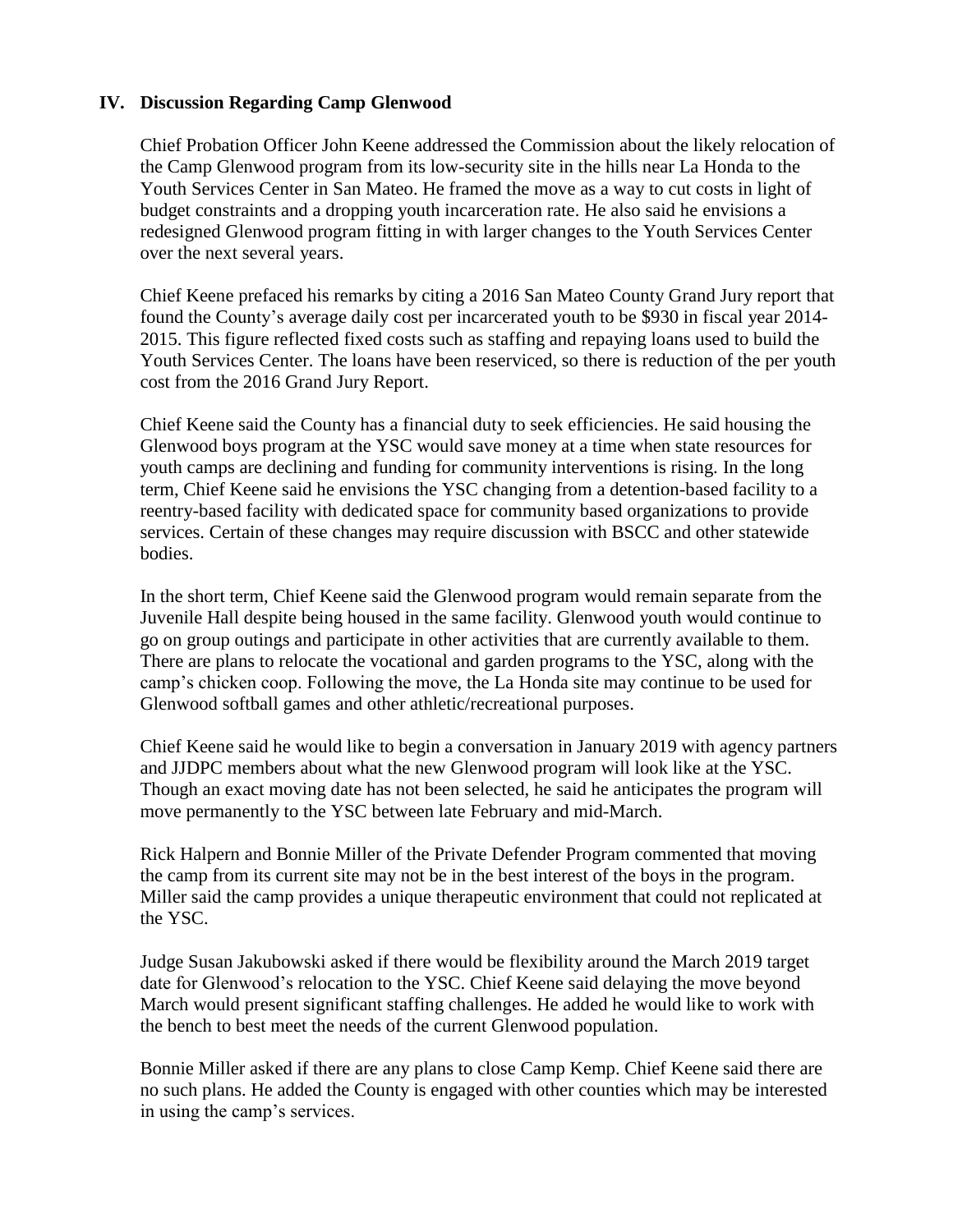Commissioner Casillas asked if the new Glenwood program would continue to be a ninemonth to 12-month program. Chief Keene said he would like the program to be shortened. In general, he said he would like to see youth detention times shortened in the County with a ramping up of aftercare services.

### **V. Private Defender Program Remarks and Discussion**

Bonnie Miller of the Private Defender Program spoke about the benefits of the Camp Glenwood program, including its nurturing environment, vocational and culinary arts programs, gardening and chicken project, and backpacking and other fieldtrips. Ms. Miller said she's concerned that putting the program back into a custodial setting at the YSC will affect the quality of the interactions between the boys and the staff.

## **VI. Probation**

Deputy Chief of Probation Rich Hori provided an update on the County's juvenile detention populations:

Juvenile Hall: 51 youth, 46 boys and 5 girls Camp Glenwood: 14 boys Camp Kemp: 6 girls

In addition, there are currently 12 youth in out-of-home placements

Hori said that all eligible youth in custody were recently offered an opportunity to register to vote before the county registration deadline, but none opted to vote.

Chief Keene said that moving forward the Department will collaborate with the registrar's office to create a more formal process for providing voter registration information to youth in custody.

# **VII. County Office of Education**

*No report.*

# **VIII. Court Remarks**

Judge Susan Jakubowski said she understands the funding issues with regard to Camp Glenwood's future. She also said understands the need to make sure the youth have the programs they need both for their benefit and also the benefit of the public. She said she will make herself available to help find solutions to ensure a successful program going forward.

# **IX. Consideration of Draft Inspection Reports**

## A. Burlingame Police Department report M:/Thadaney, S:/Swope: Approve report. **Approved unanimously.**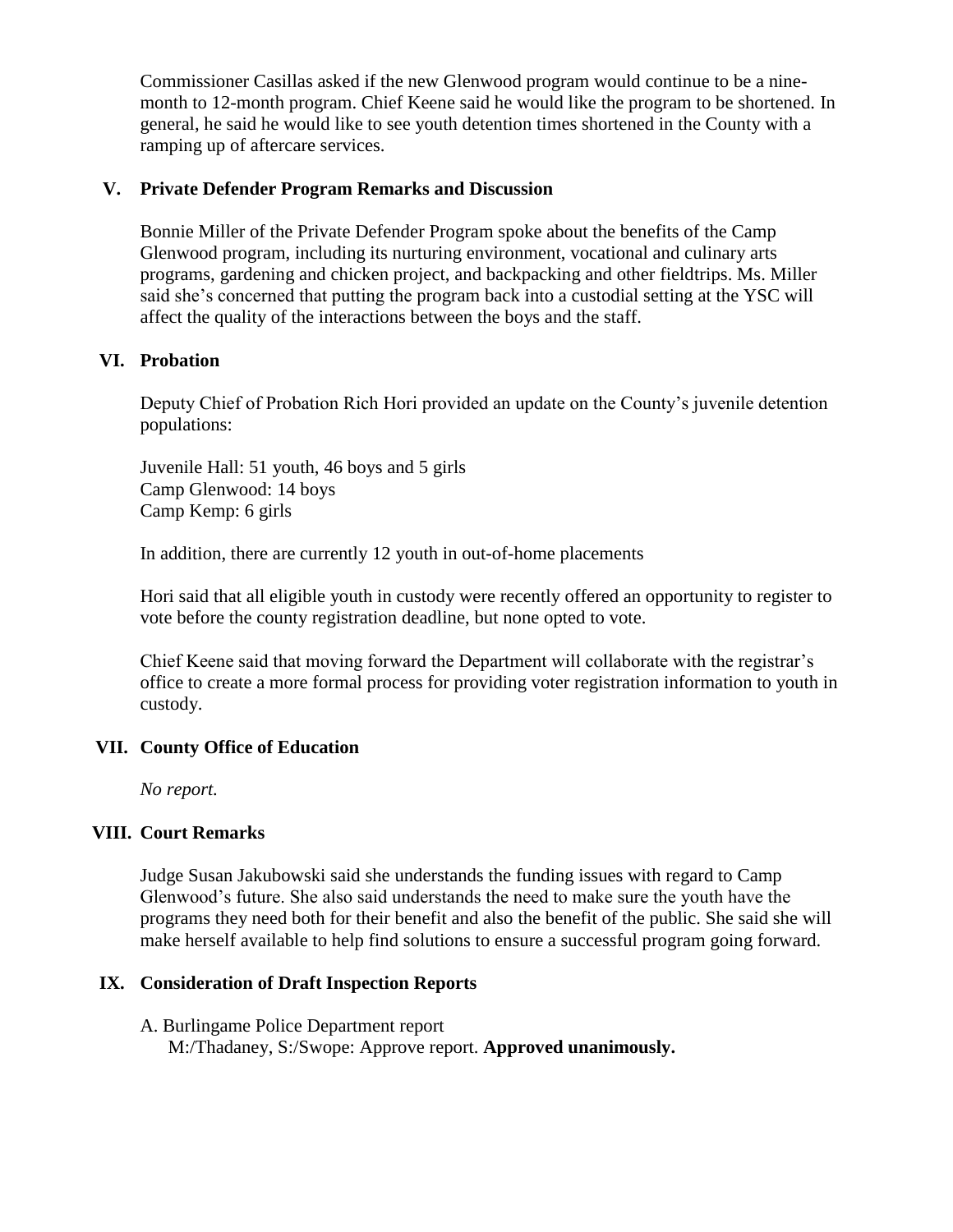## **X. Project Updates**

A. Vocational Training and Makers Lab (Thadaney, Barrack, Flores)

Co-Vice Chair Thadaney suggested reaching out to the Probation Department and the Office of Education to learn where there might be opportunities to plug in additional programming in the year ahead.

Commissioner Swope asked whether Glenwood's vocational training program could be available to other youth in the juvenile hall if Glenwood moves to the YSC. Deputy Chief Probation Officer Rich Hori said he doubts the vocational and culinary programming would be available to all youth in the juvenile hall because of security concerns around the use of certain tools and sharp objects.

B. Youth Court (Winter, Thadaney)

Commissioner Winter said the next step will be to meet with local law enforcement and education officials to further explore ways to create a successful youth court program.

C. Group Homes (Swope, Telleria, Ford)

*No report.*

D. Prop 64

Chair Gustafson said she attended the Second Chances and Empathy Hackathon event at Santa Clara University on Oct. 27. The event highlighted the fact that many people with criminal records are not taking advantage of the opportunity to have their records sealed or their convictions downgraded. Developing systems to automate the juvenile recordsealing process remains a challenge.

E. Parent Guidebook (Swope, Wilson, Gustafson)

Commissioner Swope said she and Commissioner Wilson met with Probation Services Manager Lilia De la Cruz-Borrero to learn how the Assessment Center works. They are updating the draft Parent Guidebook accordingly. The next step will be to do the User Test to learn more about the intake process.

F. User Test (Oleksy, MacAvoy, Gustafson)

The Commission will work with the Probation Department to figure out the logistics for conducting a user test of YSC admission.

G. Community Resources Project (Flores, Thadaney, Casillas)

Co-Vice Chair Flores said she is still working with Jobs for Youth on the creation phase of a new youth resources website. She will keep the Commission posted.

#### **XI. SB 10 Discussion**

The Commission discussed California's bail reform law set to take effect in October 2019.